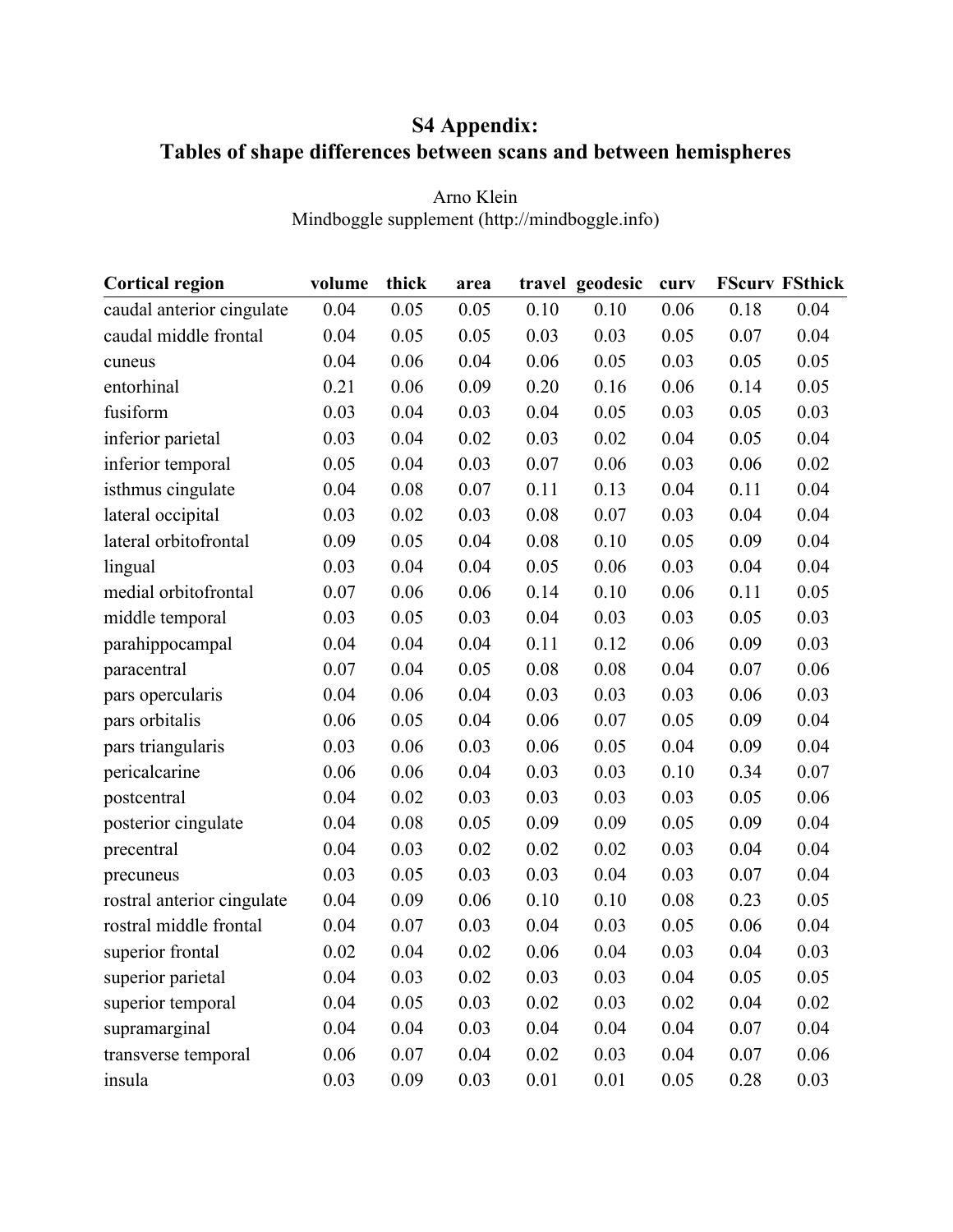## **Table A. Shape differences between MRI scans**

This table lists shape differences between two scans of the same brain averaged across 41 brains. The shape differences are computed for each of the 31 left cortical regions as the absolute value of the difference between the region's shape values between the two scans divided by the first scan's shape value. For the surface-based shape values, we used the median value for all vertices within each region. [thick = thickinthehead cortical thickness; travel = travel depth; geodesic = geodesic depth; curv = mean curvature; FScurv = FreeSurfer's curvature; FSthick = FreeSurfer's thickness]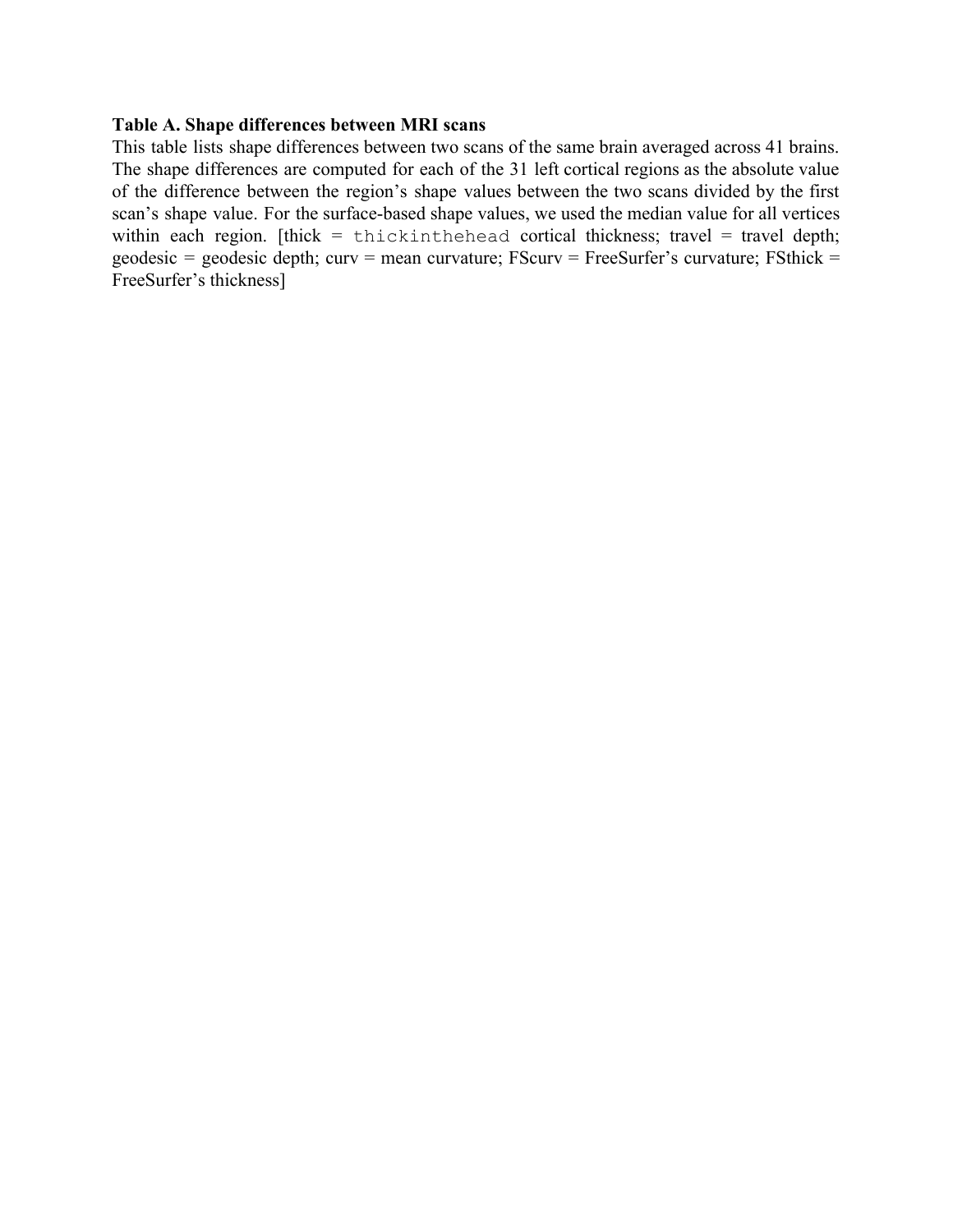| <b>Cortical regions</b>    | volume | thick | area |      | travel geodesic | curv |      | <b>FScurv FSthick</b> |
|----------------------------|--------|-------|------|------|-----------------|------|------|-----------------------|
| caudal anterior cingulate  | 0.26   | 0.06  | 0.32 | 0.27 | 0.21            | 0.11 | 0.32 | 0.06                  |
| caudal middle frontal      | 0.14   | 0.04  | 0.20 | 0.14 | 0.13            | 0.10 | 0.16 | inf                   |
| cuneus                     | 0.12   | 0.06  | 0.17 | 0.32 | 0.24            | 0.10 | 0.15 | 0.04                  |
| entorhinal                 | 0.17   | 0.08  | 0.23 | 0.41 | 0.30            | 0.10 | 0.21 | 0.09                  |
| fusiform                   | 0.08   | 0.05  | 0.15 | 0.14 | 0.13            | 0.07 | 0.10 | 0.04                  |
| inferior parietal          | 0.23   | 0.05  | 0.25 | 0.11 | 0.11            | 0.06 | 0.09 | 0.03                  |
| inferior temporal          | 0.09   | 0.04  | 0.14 | 0.21 | 0.16            | 0.07 | 0.08 | 0.05                  |
| isthmus cingulate          | 0.14   | 0.04  | 0.17 | 0.21 | 0.20            | 0.10 | 0.18 | 0.07                  |
| lateral occipital          | 0.09   | 0.04  | 0.14 | 0.22 | 0.18            | 0.05 | 0.07 | 0.04                  |
| lateral orbitofrontal      | 0.06   | 0.05  | 0.11 | 0.23 | 0.26            | 0.09 | 0.12 | 0.05                  |
| lingual                    | 0.11   | 0.04  | 0.12 | 0.15 | 0.13            | 0.08 | 0.11 | 0.05                  |
| medial orbitofrontal       | 0.08   | 0.05  | 0.18 | 0.27 | 0.19            | 0.10 | 0.17 | 0.06                  |
| middle temporal            | 0.11   | 0.04  | 0.12 | 0.17 | 0.15            | 0.07 | 0.10 | 0.05                  |
| parahippocampal            | 0.11   | 0.05  | 0.13 | 0.36 | 0.29            | 0.15 | 0.19 | 0.08                  |
| paracentral                | 0.16   | 0.04  | 0.18 | 0.25 | 0.20            | 0.08 | 0.16 | 0.04                  |
| pars opercularis           | 0.18   | 0.04  | 0.33 | 0.20 | 0.23            | 0.10 | 0.17 | 0.05                  |
| pars orbitalis             | 0.22   | 0.05  | 0.32 | 0.37 | 0.40            | 0.13 | 0.20 | 0.06                  |
| pars triangularis          | 0.20   | 0.05  | 0.32 | 0.30 | 0.24            | 0.12 | 0.21 | 0.06                  |
| pericalcarine              | 0.18   | 0.06  | 0.21 | 0.10 | 0.11            | 0.45 | inf  | 0.06                  |
| postcentral                | 0.09   | 0.03  | 0.12 | 0.13 | 0.13            | 0.10 | 0.14 | 0.05                  |
| posterior cingulate        | 0.13   | 0.04  | 0.13 | 0.21 | 0.18            | 0.09 | 0.15 | 0.05                  |
| precentral                 | 0.07   | 0.03  | 0.09 | 0.10 | 0.10            | 0.07 | 0.11 | 0.04                  |
| precuneus                  | 0.06   | 0.03  | 0.11 | 0.17 | 0.14            | 0.07 | 0.13 | 0.03                  |
| rostral anterior cingulate | 0.22   | 0.07  | 0.36 | 0.21 | 0.18            | 0.10 | 1.23 | 0.06                  |
| rostral middle frontal     | 0.08   | 0.03  | 0.17 | 0.14 | 0.12            | 0.08 | 0.09 | 0.04                  |
| superior frontal           | 0.06   | 0.03  | 0.14 | 0.19 | 0.14            | 0.06 | 0.07 | 0.04                  |
| superior parietal          | 0.07   | 0.02  | 0.15 | 0.12 | 0.12            | 0.07 | 0.12 | 0.03                  |
| superior temporal          | 0.07   | 0.03  | 0.12 | 0.10 | 0.10            | 0.09 | 0.11 | 0.04                  |
| supramarginal              | 0.12   | 0.03  | 0.19 | 0.17 | 0.16            | 0.08 | 0.13 | 0.04                  |
| transverse temporal        | 0.24   | 0.06  | 0.24 | 0.10 | 0.10            | 0.18 | 0.27 | 0.06                  |
| insula                     | 0.06   | 0.04  | 0.07 | 0.05 | 0.03            | 0.10 | 0.32 | 0.05                  |

## **Table B. Shape differences between left and right hemispheres**

Shape differences between hemispheres are computed for each of the 31 cortical regions in all 101 of the Mindboggle-101 subjects as the absolute value of the difference between the region's left and right shape values divided by the left shape value. For the surface-based shape values, we used the median value for all vertices within each region. (Refer to **Table A** caption for